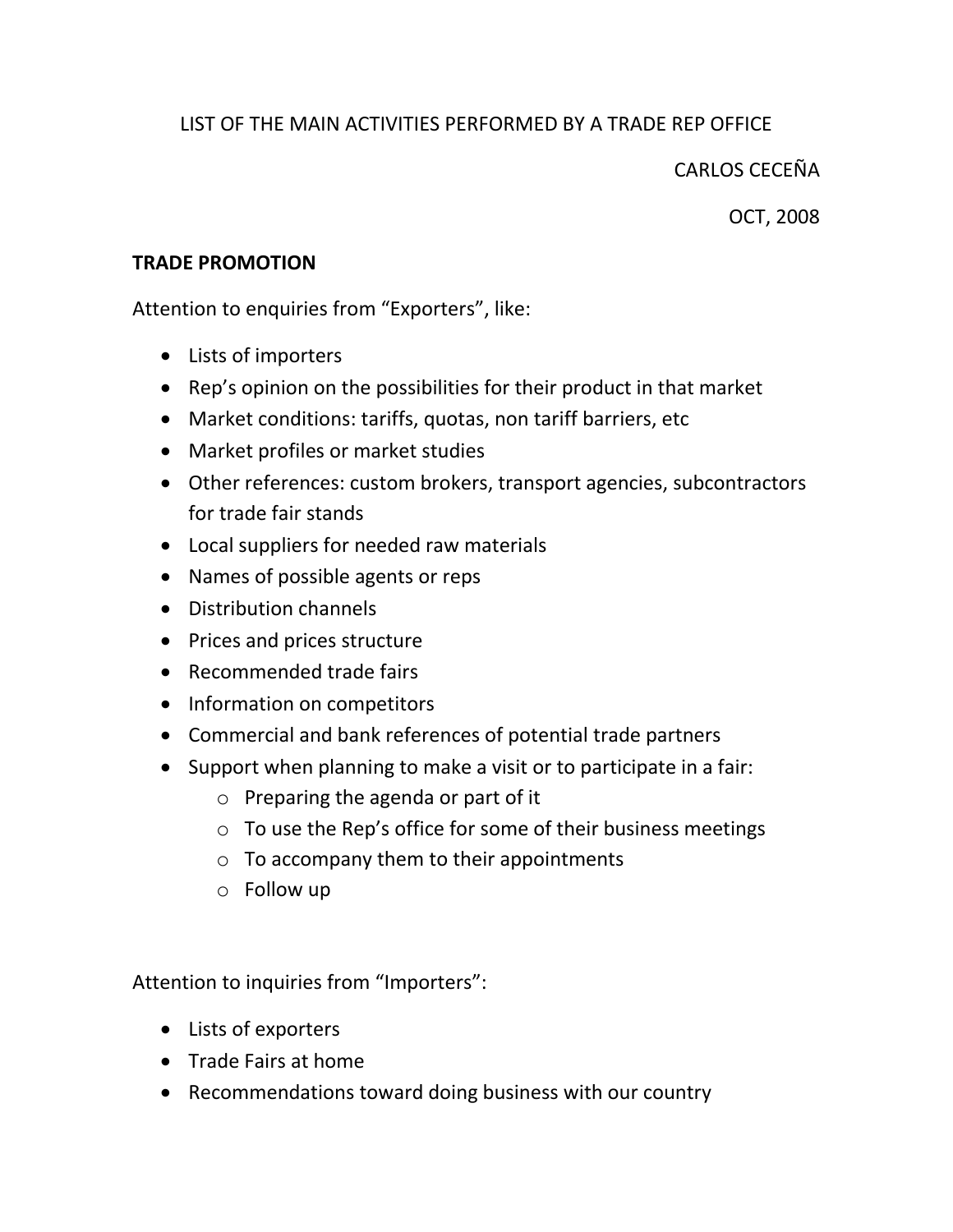Commercial references of our exporters

Attention to Activities derived from the annual programme set with the PTO

- Market studies
- Visits to companies and institutions of our interest
- Trade Fairs:
	- o Analysis recommending fairs in which to participate
	- o Negotiate and contract the space
	- o Subcontract all services needed
	- o Promote our participation among importers
	- o Attend the exporters needs
	- o Make the proper follow-up
- Trade Missions:
	- o Establish the proper dates
	- o Prepare the agendas for each company
	- o Give the proper attention to all and everyone of the companies
	- o Follow-up
	- o Organize the adequate logistics: local transportation, hotels, etc.

#### **FOREIGN INVESTMENT PROMOTION**

- Seminars
	- o Organized by the Trade Rep
	- o Participation as speaker

o

- Attention to inquiries from potential investors.
- Visits to potential investors.
- Follow up to investment projects.